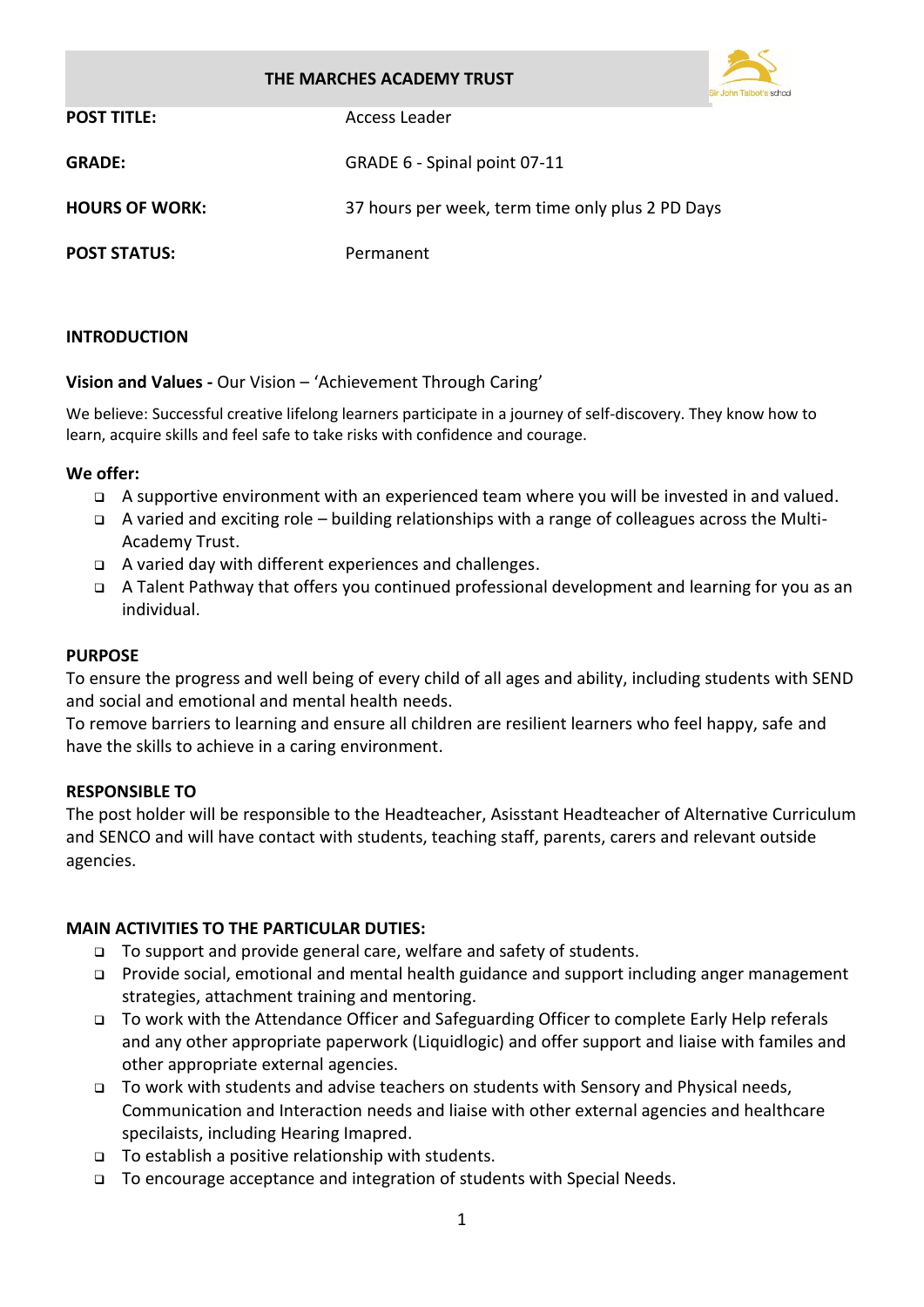- ❑ To develop methods of promoting/reinforcing student's self-esteem.
- ❑ To sustain an active engagement with families of designated students to help them explore issues and make changes in areas that may be affecting their child's learning and development. This may involve home visits.
- ❑ To contribute to the maintenance of the student's progress records as in their person centred plan (PCP).
- ❑ To participate in the target setting evaluation and review of the person centred plan (PCP) and one page profile (1PP).
- ❑ Contribute to Assess, plan, Do, Review and Annual review meetings.
- ❑ Assist in the identification of students with special educational needs.
- ❑ Support the SENCO in meeting the needs and targets for students with statements or an EHCP and those identified as SEN Support including students accessing the Communication and Interaction Hub.
- ❑ Assist with the development and implementation of Individual Education/Behaviour Plans, Risk Assessments, Early Help Plans, Personal Care and Therapy Care programmes for a designated group/form.
- ❑ Carry out some administrative tasks for the SENCO filing, drafting letters, and form filling.
- ❑ Attend student support meetings/take minutes.
- ❑ Supervise clubs as directed by the SENCO either before normal school hours, during normal school break and lunchtimes or after school.
- ❑ Assist in the collation of evidence for Exam Access Arrangements for all relevant students.
- ❑ Adopt the role of exam access arrangement provider when required e.g. invigilator, reader, scribe etc.
- ❑ To support children on school trips, including educational experiences outside of school e.g. At FE college.
- ❑ During the absence of the classroom teacher, to supervise students undertaking work which has been set in accordance with school policy.
- ❑ To manage student behaviour and deal promptly with conflict and incidents in line with established school policy.
- ❑ To deal with any immediate problems or emergencies, in the absence of the teacher, according to the school's policies and procedures.
- ❑ To return the work completed by students to the appropriate teacher and feedback on any behavioural or other issues, using the school's agreed referral procedures.
- ❑ To monitor and evaluate students' responses to learning activities through observation and recording of achievement and to provide feedback/reports as required.

## **TEACHING AND LEARNING**

- ❑ To Support the SENCO with teaching a group of students in relation to students being placed within the Access Group or in the Communication and Interaction Hub.
- ❑ To supervise teaching groups during the short term absence of the class teacher under the guidance of the Subject Leader and the Leadership group, including implementing work programmes, managing student behaviour and assisting students in relevant activities in line with the school's policies and procedures.
- ❑ Provide a 1:1 /small group tutoring, teaching or mentoring role to students.
- ❑ To assist in the support, education, integration and development of independence of students with SEND, MLD and Communication and Inteaction needs within mainstream school and the Hub. To ensure students retain access to high quality first teaching.
- ❑ In conjunction with the class teacher and/or other professionals, to develop and maintain a system for recording student's progress.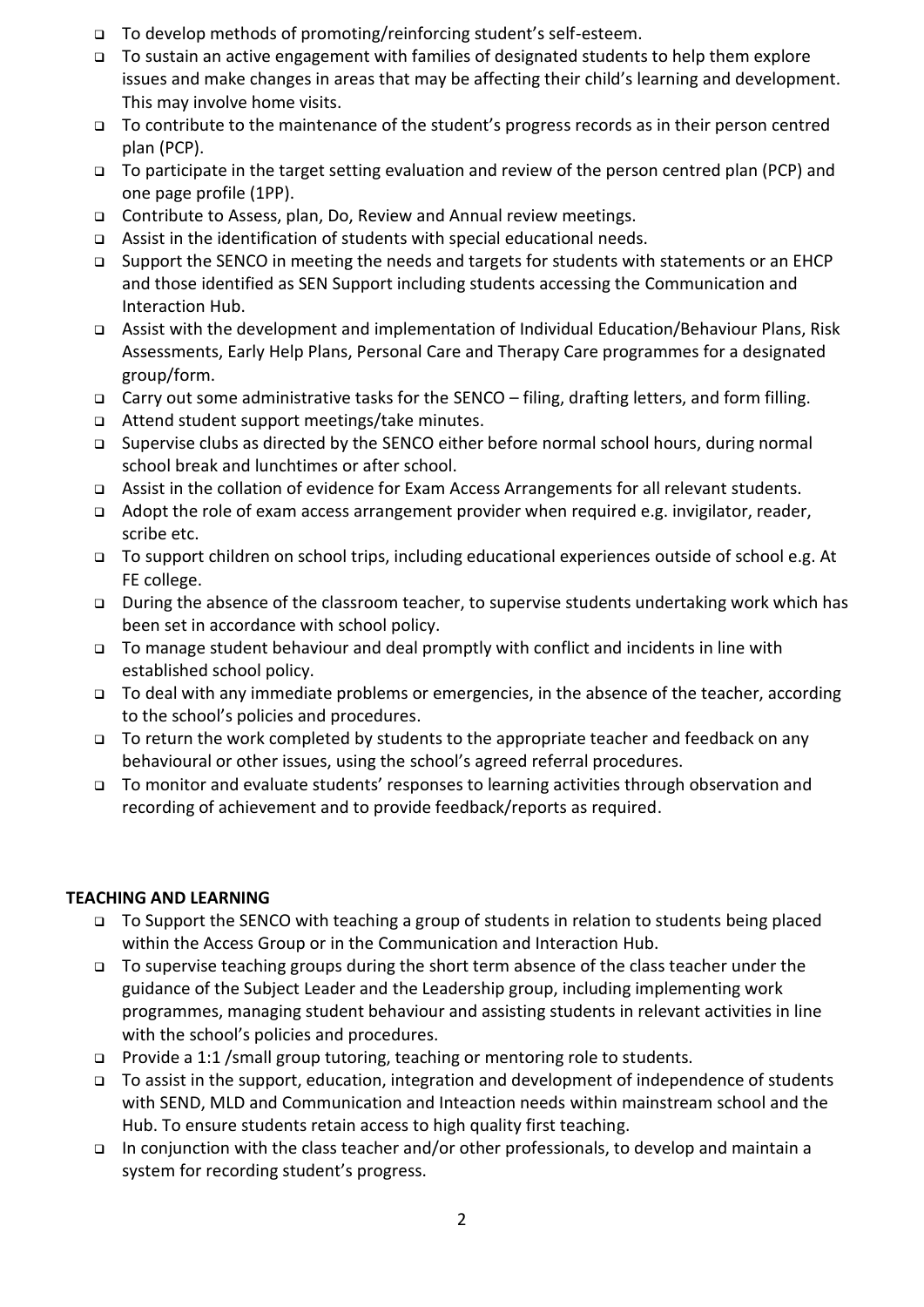- ❑ Assist with the delivery, invigilation, marking and recording of screening tests for students e.g., dyslexia screening, access arrangements.
- ❑ Support students who have been isolated from their teaching group e.g. supervision, collection of work, providing guidance with the task, ensure completed work is returned to staff.
- ❑ Assist students with the organisation and completion of homework tasks e.g. running lunchtime /break time clinics; checking diaries for particular children
- ❑ To support from one school/class to another for integration purposes e.g. Link with KS2 staff.
- ❑ To be responsible for the organisation, classroom maintenance, setting out, clearing away and care of resources to create a purposeful and attractive learning environment.
- ❑ Keep a record of student progress and use assessment data to target intervention and develop strategies which show impact on progress.
- ❑ Record on the management information system student successes, rewards and incidents of inappropriate behaviour.
- ❑ Deliver intervention planned with SENCO to develop targeted student support to ensure progress and access to high quality first teaching.

# **CURRICULUM DEVELOPMENT**

- ❑ To contribute to the team responsibility for a subject or aspect of the school's work and develop plans which identify clear targets and success criteria for its development and/or preservation.
- ❑ Contribute to whole school's development activities.
- ❑ To assist the class teacher (and other professionals as appropriate) in the development of a suitable programme of support for students with SEND needs and those with social emotional needs.
- ❑ To support teachers in selecting and preparing teaching resources that meet students' needs and interests including when appropriate the Communication and Interaction Hub.

## **STANDARDS AND QUALITY ASSURANCE**

- ❑ To uphold department, school and Trust procedures, policies and plans.
- ❑ To represent the department in cross-curricular working parties.
- ❑ To attend relevant INSET/CPD courses and meetings within the Trust and with outside agencies.
- ❑ To take part in discussions and case conferences where appropriate.
- ❑ To attend and participate in regular meetings and participate in training and other learning activities (performance management) as required.
- ❑ To liaise and consult with other professionals supporting students.
- ❑ To take a professional approach to all aspects of the work.
- ❑ Respect confidentiality: all confidential information should not be released to unauthorised persons.
- ❑ Attend conferences/meetings regarding student welfare and support e.g. PPM, case conferences etc.
- ❑ Comply with the performance management procedures which will include regular lesson and intervention observations, analysis of a student progress portfolio and record keeping, and cocoaching.
- ❑ Have regular contact with Transition & Key Stage Directors to update and share information
- ❑ Jointly attend meetings with parents and/or outside agencies.

## **COMMUNITY RESPONSIBILITIES**

❑ Under the SENCO'S direction, make contact with students and parents regarding school issues and ensure effective dialogue with parents in accordance with school policies.